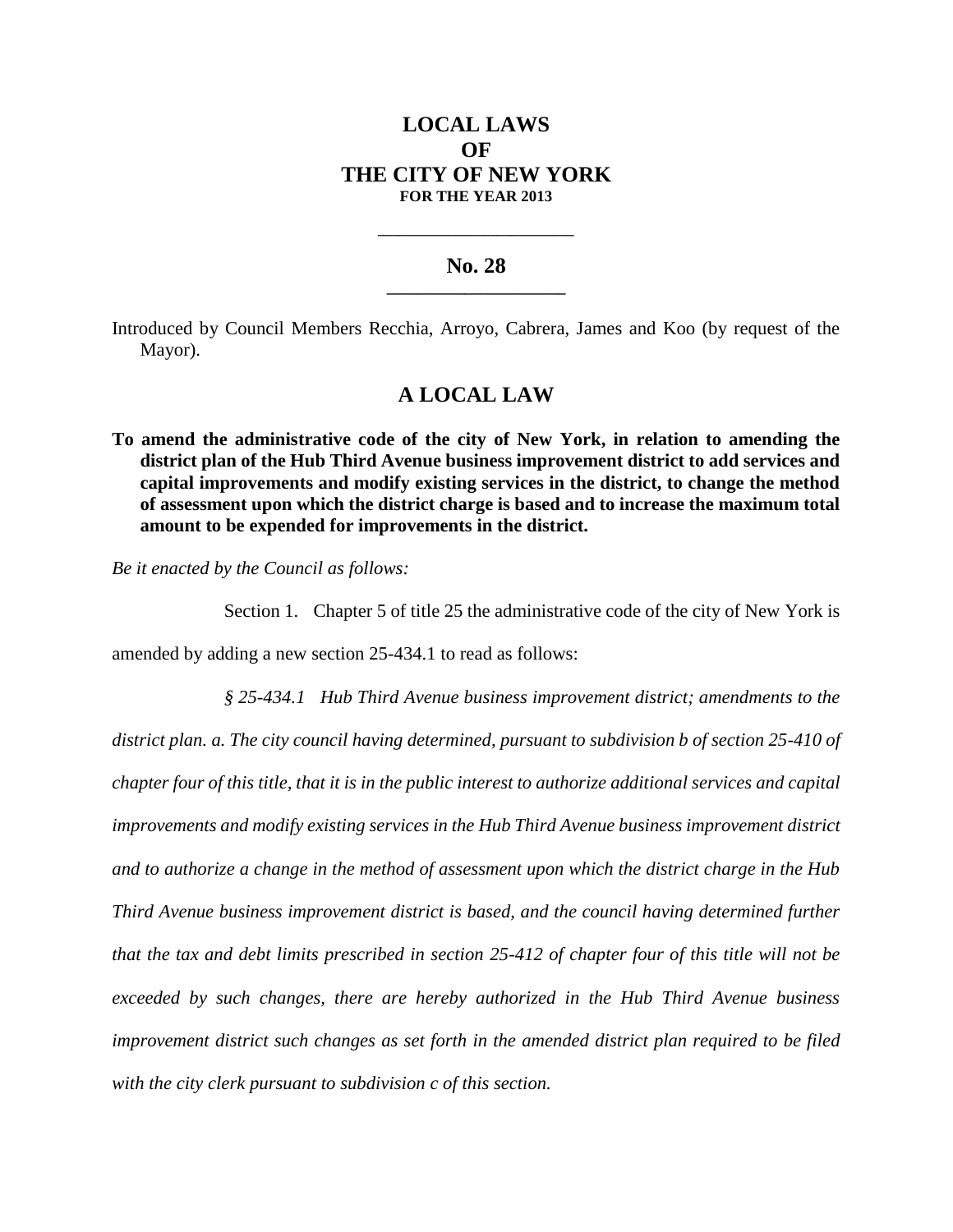*b. The city council having determined, pursuant to subdivision c of section 25-410 of chapter four of this title, that it is in the public interest to authorize an increase in the maximum total amount to be expended for improvements in the district, and the council having determined further that the tax and debt limits prescribed in section 25-412 of chapter four of this title will not be exceeded by such change, there is hereby authorized in the Hub Third Avenue business improvement district such change as set forth in the amended district plan required to be filed with the city clerk pursuant to subdivision c of this section.*

*c. Immediately upon adoption of this local law, the council shall file with the city clerk the amended district plan setting forth the additional services and capital improvements and modification of existing services and containing the change in the method of assessment authorized by subdivision a of this section and the increase in the maximum total amount to be expended for improvements authorized by subdivision b of this section.*

§ 2. This local law shall take effect upon compliance with section 25-408 of chapter 4 of title 25 of the administrative code of the city of New York and shall be retroactive to and deemed to have been in full force and effect as of January 1, 2012.

#### THE CITY OF NEW YORK, OFFICE OF THE CITY CLERK, s.s.:

I hereby certify that the foregoing is a true copy of a local law of The City of New York, passed by the Council on ……March 13, 2013………. and approved by the Mayor on ….April 2, 2013…………

MICHAEL M. McSWEENEY, City Clerk Clerk of the Council.